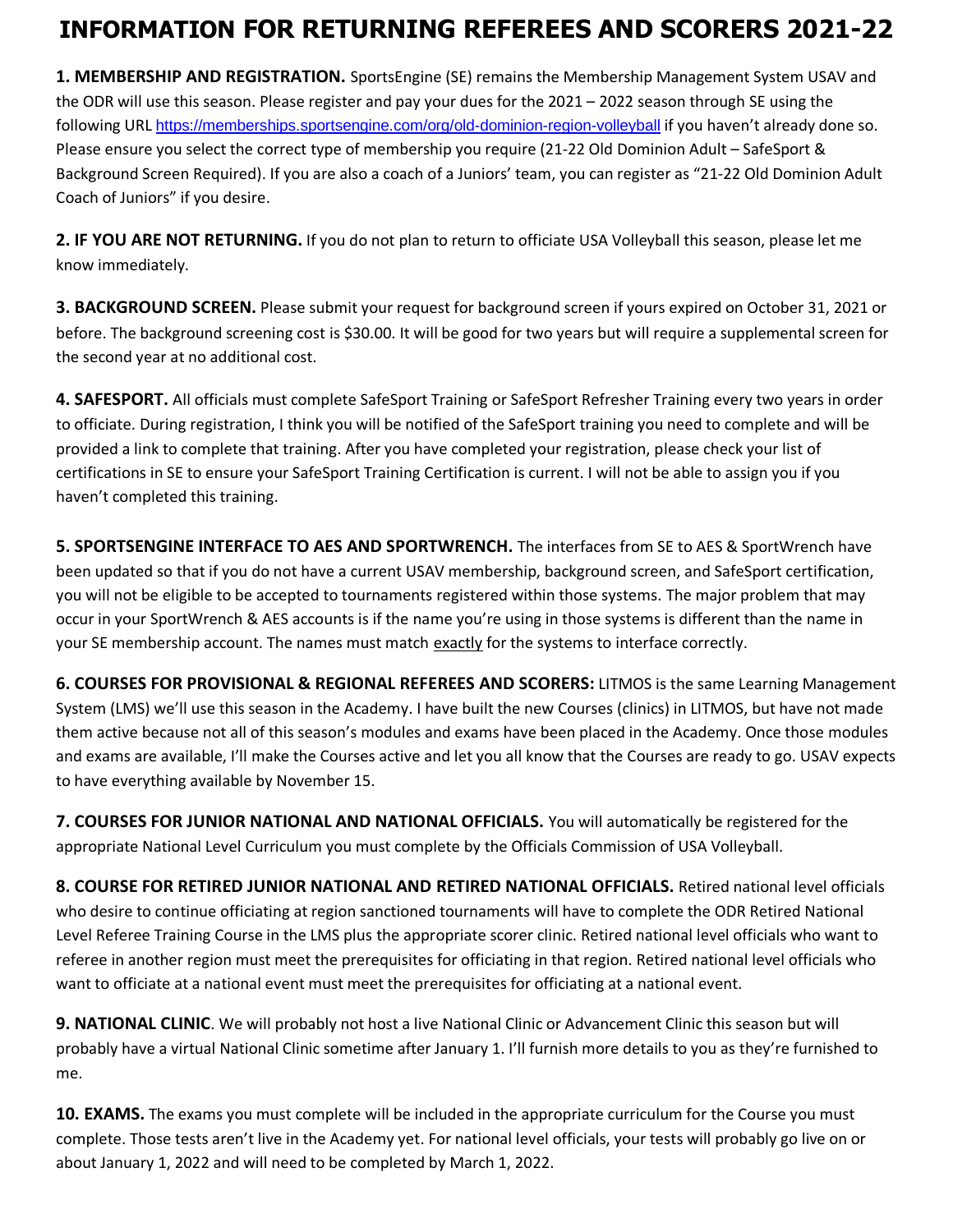**11. EXAM CRAM SESSION.** To assist you in completing the test requirements, there will be an optional module for which you may register. The Cram Session Practice Rules Exam will be a separate module within The Whole Shebang Course. It will contain practice test questions much like those that appear in the various rules exams. You do not have to complete the entire Whole Shebang Course as it will remain active for your use throughout the entire season.

## **12. INITIAL IMPORTANT DATES.**

- ➢ 2022 Volley by the James Tournament (formerly Monument City Classic [MCC]) Jan 15-17 with more courts than last year.
	- Register through SportWrench.
	- Open for registration now.
- ➢ ODR Girls 18s' Bid Tournament (Feb 27 or Mar 6). I'll assign through Arbiter.
- $\triangleright$  Shamrock Festival Mar 12-13
	- Register through AES.
	- Open for registration now.
- ➢ Revolutionary Rumble
	- Not sure if it will happen. Depends on access to schools.
- ➢ ODR Bid Tournament and Regional Championships Apr 30 & May 1 (tentative). I'll assign through Arbiter.
- ➢ East Coast Boys & South Atlantic Girls (BECC / SAC) May 28-30.
	- Register through SportWrench.
	- Open for registration now.

**13. ODR WEEKEND TOURNAMENTS.** One day tournaments are scheduled to start on January 8. Please log in to Arbiter and update your availability to work in January sometime before Christmas.

**14. RATINGS FOR NEW OFFICIALS.** I plan to do ratings for new officials on January 8. Hopefully, we'll have enough sites hosting tournaments where we can complete ratings at several sites. I would appreciate all national level officials keeping this date open and anticipate the need for several Regional Referees to serve as raters also. We'll also need a normal complement of Regional & Provisional Referees to serve as supervising referees at however many tournament sites we end up with.

**15. PROVISIONAL TO REGIONAL REFEREE UPGRADE RATINGS.** Depending on the number of sites plus raters and new referee candidates we have for Jan 8, we MAY be able to complete some Regional Referee upgrade ratings on Jan 8. But based on the number of new referee candidates I expect us to have this year, I really don't think we'll be able to have many if any referee upgrade ratings Jan 8. I do plan to work on developing a way to do upgrade ratings on the first two days of the Volley by the James Tournament. Since this would be the first time we've tried this, it's still in the planning and development stages so may or not happen. We also may or may not do additional upgrade ratings at Shamrock. In any event, as dates open up at our one day tournaments, I'll schedule upgrade tournaments. Doing upgrade ratings always depends on the level of play at a tournament and availability of sufficient raters.

## **16. UPDATE YOUR INFORMATION IN ARBITER.**

- ➢ Check the "Ready to be Assigned" or "Ready" box regardless whether you're going to work this season or not.
	- If you don't plan to work this season, please let me know immediately.
- $\triangleright$  Enter your availability for January not later than Christmas.
- $\triangleright$  Make sure your address is the address where you want the ODR Treasurer to send you your checks.
- $\triangleright$  Ensure your phone numbers are current and correct.
	- Please adjust the way your phone numbers are listed and list your cell phone first.
- ➢ Make sure your departure Zip Code is accurate for Saturdays & Sundays.
- $\triangleright$  Enter a head & shoulders photo if your account doesn't have one yet.

## **17. VIRTUAL MEETING FOR ODR REFEREES & SCORERS.**

- $\triangleright$  I hope to schedule an on-line meeting for all ODR officials on an evening in December.
- ➢ Probably on a Wednesday or Monday.
- ➢ We'll use GoToMeeting for the meeting, so please get the App for it if you don't already have it.
- $\triangleright$  You'll still be able to access the meeting without the App, but it's much easier if you have the App, plus I hope to use GoToMeeting for additional meetings throughout the season.